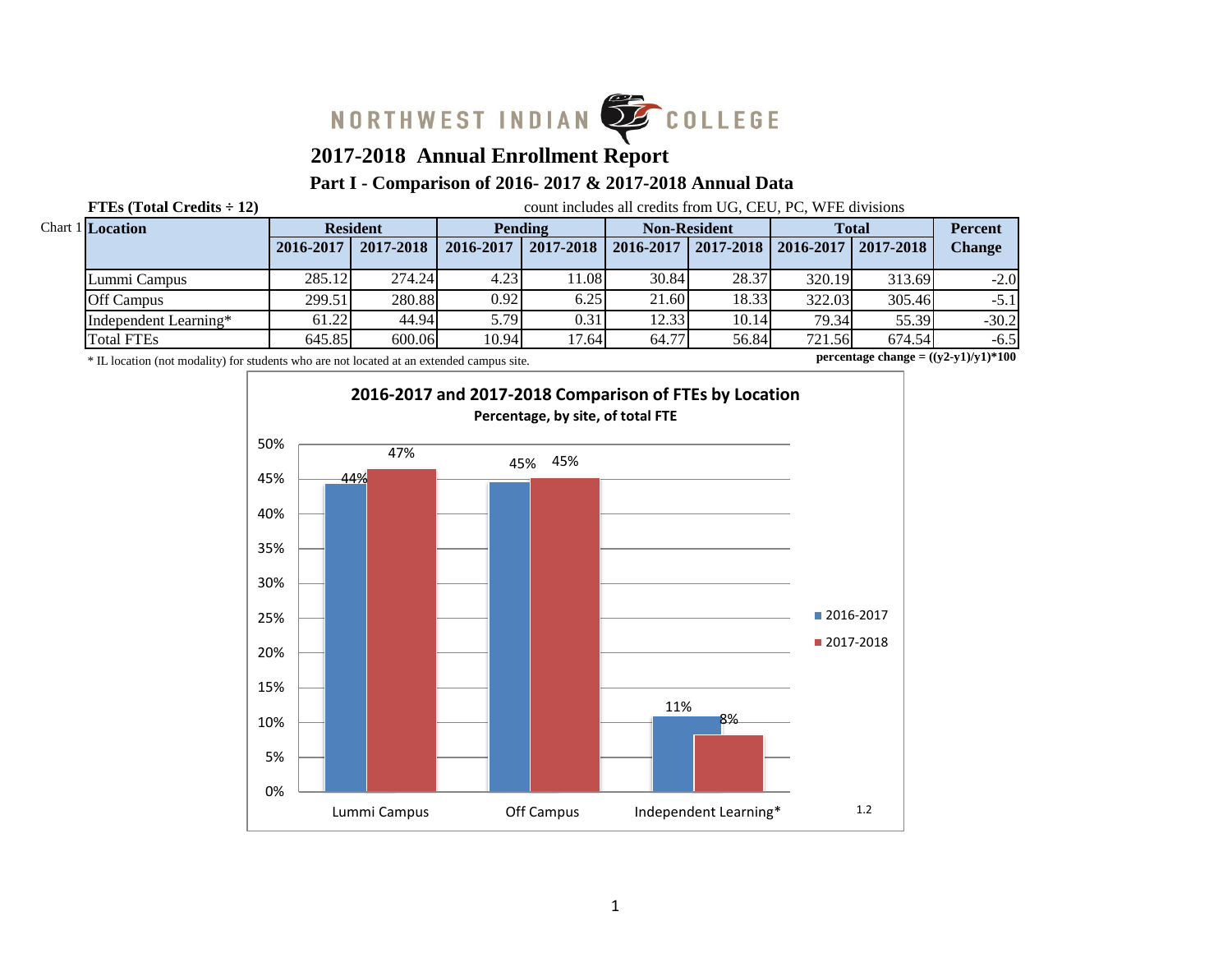| Chart 1.1 Location |           | <b>Resident</b> |           | <b>Pending</b> |           | <b>Non-Resident</b> | <b>Total</b> |           | <b>Percentage</b> |
|--------------------|-----------|-----------------|-----------|----------------|-----------|---------------------|--------------|-----------|-------------------|
|                    | 2016-2017 | 2017-2018       | 2016-2017 | 2017-2018      | 2016-2017 | 2017-2018           | 2016-2017    | 2017-2018 | <b>Change</b>     |
| Muckleshoot        | 49.86     | 56.62           | 0.00      | 0.34           | 1.42      | 3.13                | 51.28        | 60.09     | 17.2              |
| Nez Perce          | 34.96     | 49.34           | 0.17      | 4.00           | 3.33      | 3.49                | 38.46        | 56.83     | 47.8              |
| Nisqually          | 61.07     | 58.19           | 0.36      | 0.08           | 2.97      | 0.86                | 64.40        | 59.13     | $-8.2$            |
| Other              | 76.82     | 1.68            | 0.22      | 0.51           | 8.72      | 1.87                | 85.76        | 4.06      | $-95.3$           |
| Port Gamble        | 29.89     | 37.12           | 0.02      | 0.55           | 3.20      | 3.14                | 33.11        | 40.81     | 23.3              |
| Swinomish          | 15.51     | 28.47           | 0.15      | 0.15           | 0.57      | 0.87                | 16.23        | 29.49     | 81.7              |
| Tulalip            | 31.40     | 49.46           | 0.00      | 0.62           | 1.39      | 4.97                | 32.79        | 55.05     | 67.9              |
| Totals             | 299.51    | 280.88          | 0.92      | 6.25           | 21.60     | 18.33               | 322.03       | 305.46    | $-5.1$            |

**Off campus FTEs - by student location code**

**FTE by UG division**

**percentage change = ((y2-y1)/y1)\*100**

| Chart 2 | <b>UG</b> division |           | <b>Resident</b> | <b>Pending</b>   |           | <b>Non-Resident</b> |           | <b>Total</b> |           | Percentage    |
|---------|--------------------|-----------|-----------------|------------------|-----------|---------------------|-----------|--------------|-----------|---------------|
|         |                    | 2016-2017 | 2017-2018       | 2016-2017        | 2017-2018 | 2016-2017           | 2017-2018 | 2016-2017    | 2017-2018 | <b>Change</b> |
|         | 12 and Above       | 362.6     | 316.7           | 0.0              | 0.0       | 17.9                | 15.8      | 380.5        | 332.5     | $-12.6$       |
|         | $6 - 11$           | 121.3     | 113.6           | 0.0 <sub>l</sub> | 0.5       | 12.5                | 11.4      | 133.8        | 125.5     | $-6.2$        |
|         | 5 or Less          | 86.3      | 94.4            | 0.6              | 2.3       | 12.7                | 12.0      | 99.6         | 108.7     | 9.2           |
|         | Totals             | 570.1     | 524.8           | 0.6              | 2.8       | 43.1                | 39.2      | 613.8        | 566.7     | $-7.7$        |

**percentage change = ((y2-y1)/y1)\*100**

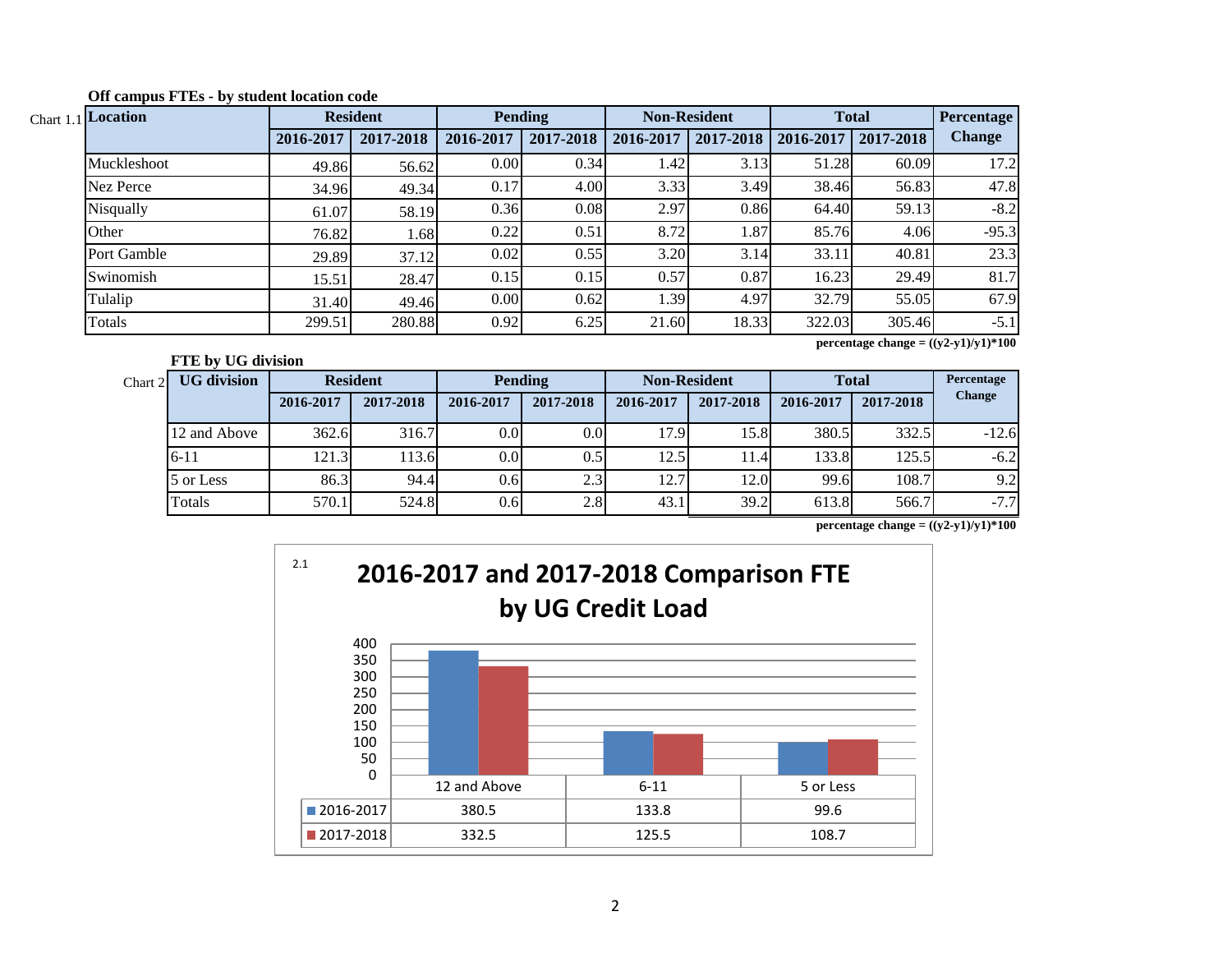| chart $3\blacksquare$ | <b>Student</b><br><b>Location</b> | <b>Resident</b> |            |       |     | <b>Pending</b>   |              | <b>Non-Resident</b> |            |              | <b>Grand Total</b> |            |              |
|-----------------------|-----------------------------------|-----------------|------------|-------|-----|------------------|--------------|---------------------|------------|--------------|--------------------|------------|--------------|
|                       |                                   | <b>UG</b>       | <b>CEU</b> | Total | UG  | <b>CEU</b>       | <b>Total</b> | UG-                 | <b>CEU</b> | <b>Total</b> | <b>UG Credit</b>   | <b>CEU</b> | <b>Total</b> |
|                       | Lummi<br>Campus                   | 222.5           | 36.6       | 259.1 | 0.8 | 7.4 <sub>1</sub> | 8.2          | 15.3                | 6.41       | 21.7         | 238.6              | 50.5       | 289.0        |
|                       | Off Campus                        | 265.3           | 15.6       | 280.9 | 1.7 | 4.6              | 6.3          | 14.1                | 4.3        | 18.3         | 281.0              | 24.4       | 305.5        |
|                       | Independent<br>Learning           | 42.6            | ◠<br>4.    | 44.7  | 0.3 | 0.01             | 0.3          | 9.9                 | 0.3        | 10.1         | 52.8               | 2.4        | 55.2         |
|                       | <b>Total FTEs</b>                 | 530.4           | 54.3       | 584.8 | 2.8 | 12.0             | 14.8         | 39.2                | 11.0       | 50.1         | 572.4              | 77.3       | 649.7        |
|                       | <b>Total ISCs</b>                 | 530.4           | 54.3       | 584.8 | 2.8 | 12.0             | 14.8         | 0.0 <sub>l</sub>    | 0.0        | 0.0          | 533.2              | 66.36      | 599.6        |

#### **Annual FTEs by location (Total Credits /36)**

**Potential ISC 100% of "Pending" FTEs (does not include SAP)** \* Capped at 10% of Credit \* Capped at 10% of Credit



\* does not include SAP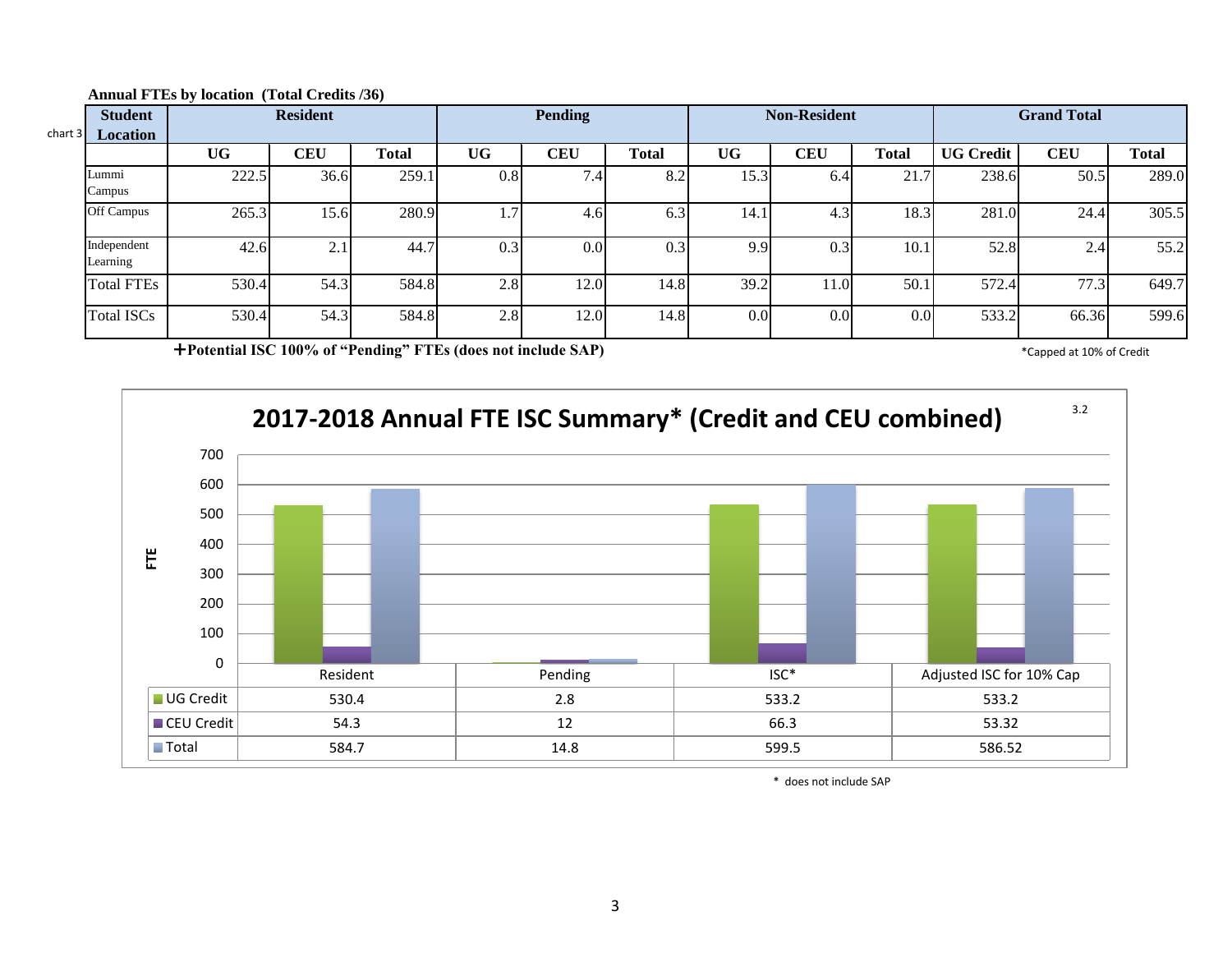|  | *Off Campus FTEs |  |
|--|------------------|--|
|--|------------------|--|

|             | Location    |               | <b>Resident</b> |              |               | <b>Pending</b> |              |        | <b>Non-Resident</b> |              |               | <b>Grand Totals</b> |              |
|-------------|-------------|---------------|-----------------|--------------|---------------|----------------|--------------|--------|---------------------|--------------|---------------|---------------------|--------------|
| chart $3.1$ |             | <b>Credit</b> | <b>CEU</b>      | <b>Total</b> | <b>Credit</b> | <b>CEU</b>     | <b>Total</b> | Credit | <b>CEU</b>          | <b>Total</b> | <b>Credit</b> | <b>CEU</b>          | <b>Total</b> |
|             | Other       | 0.06          | 1.63            | 1.69         | 0.00          | 0.51           | 0.51         | 0.25   | 1.62                | 1.87'        | 0.31          | 3.76                | 4.07         |
|             | Muckleshoot | 55.72         | 0.90            | 56.62        | 0.19          | 0.14           | 0.33         | 3.03   | 0.10                | 3.13         | 58.94         | 1.14                | 60.08        |
|             | Nez Perce   | 41.47         | 7.87            | 49.34        | 0.83          | 3.17           | 4.00         | 1.97   | 1.51                | 3.48         | 44.27         | 12.55               | 56.82        |
|             | Nisqually   | 56.92         | 1.28            | 58.20        | 0.08          | 0.00           | 2.86         | 0.72   | 0.14                | 0.86         | 57.72         | 1.42                | 59.14        |
|             | Port Gamble | 34.33         | 2.79            | 37.12        | 0.00          | 0.55           | 0.55         | 2.78   | 0.36                | 3.14         | 37.11         | 3.70                | 40.81        |
|             | Swinomish   | 27.83         | 0.64            | 28.47        | 0.00          | 0.15           | 0.15         | 0.44   | 0.42                | 0.86         | 28.27         | 1.21                | 29.48        |
|             | Tulalip     | 49.00         | 0.46            | 49.46        | 0.56          | 0.07           | 0.63         | 4.86   | 0.11                | 4.97         | 54.42         | 0.64                | 55.06        |
|             | Totals      | 265.33        | 15.57           | 280.90       | 1.66          | 4.59           | 9.03         | 14.05  | 4.26                | 18.31        | 281.04        | 24.42               | 305.46       |

3.3



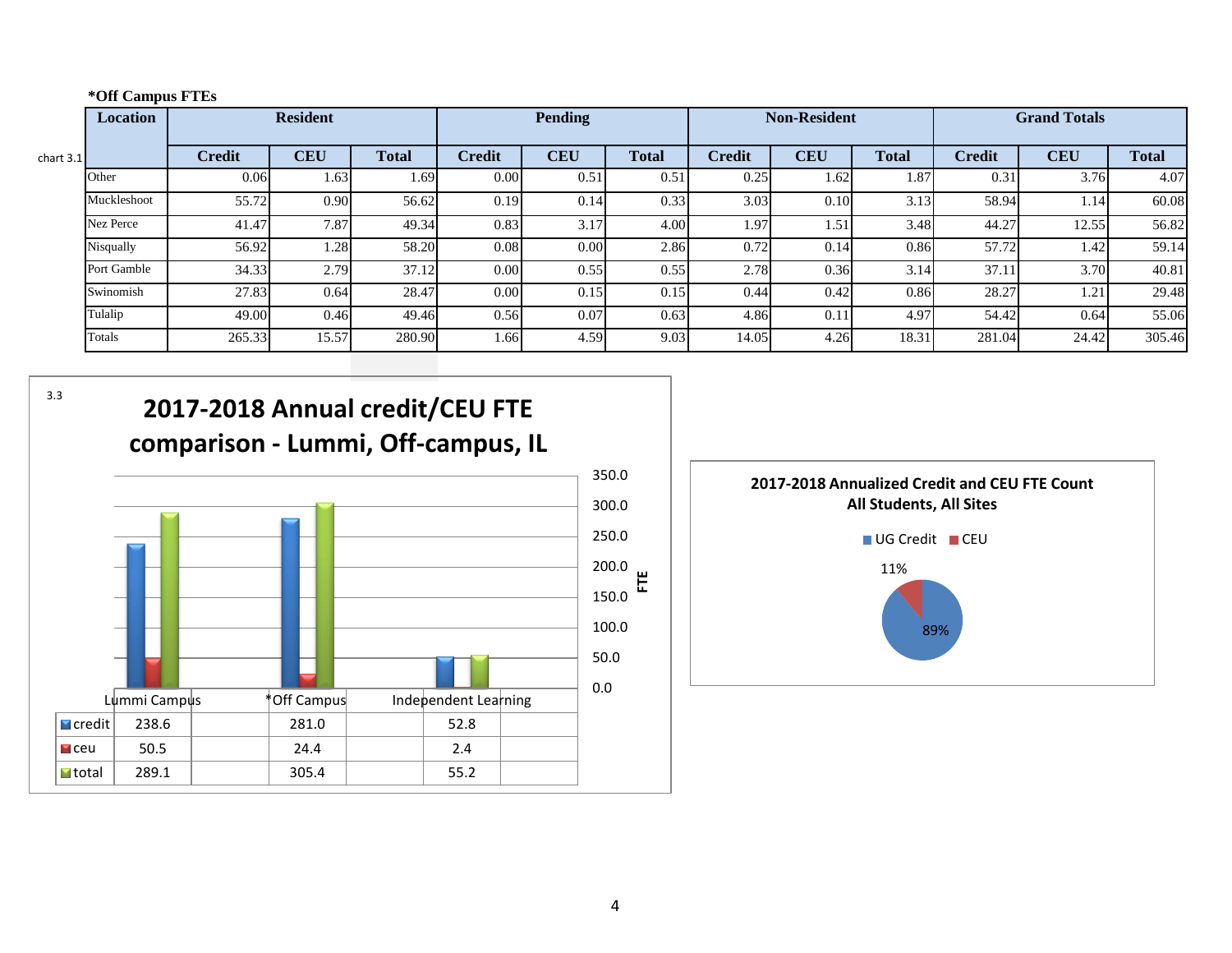#### **FTE by non-UG divisions**

| non-UG<br>Chart 4 | <b>Resident</b> | <b>Pending</b> | <b>Non-Resident</b> | <b>Total</b> |
|-------------------|-----------------|----------------|---------------------|--------------|
| divisions         | 2017-2018       | 2017-2018      | 2017-2018           | 2017-2018    |
| <b>CEU</b>        | 54.3            | 12.0           | ⇁<br>18             | 66.4         |
| <b>GED</b>        | 3.3             |                | 4.1                 | 7.6          |
| PC                | (0.4)           | 1. O           | 0.4                 | 2.5          |
| <b>WFE</b>        | $11.6^{\circ}$  | 0.9            | 2.2                 | 14.7         |
| Totals            | 69.6            | 14.9           | 6.7                 | 91.2         |

#### **FTE by Modality**

| Chart 5 |                          | <b>Resident</b> |                  |                  | <b>Pending</b>   |           | <b>Non-resident</b>   |       | <b>Total</b> | <b>Percentage</b> |
|---------|--------------------------|-----------------|------------------|------------------|------------------|-----------|-----------------------|-------|--------------|-------------------|
|         | <b>Modality</b>          | 2016-2017       | 2017-2018        | 2016-2017        | 2017-2018        | 2016-2017 | 2017-2018   2016-2017 |       | 2017-2018    | <b>Change</b>     |
|         | Face-to-Face             | 434.0           | 379.1            | 10.7             | 16.6             | 45.4      | 30.3                  | 490.1 | 425.9        | $-13.1$           |
|         | Independent              | 25.6            | 1.6 <sub>l</sub> | 0.0 <sub>l</sub> | 0.0 <sub>l</sub> | 3.5       | 0.7                   | 29.0  | 2.3          | $-91.9$           |
|         | <b>Learning Contract</b> | 21.6            | 15.5             | 0.0 <sub>l</sub> | 0.0 <sub>l</sub> | 0.9       | 0.9                   | 22.5  | 16.3         | $-27.3$           |
|         | Online                   | 79.3            | 71.5             | 0.0 <sub>l</sub> | 0.6              | 5.7       | 8.8                   | 84.9  | 80.8         | $-4.9$            |
|         | Video Conference         | 76.6            | 128.6            | 0.2              | 0.5              | 8.7       | 0.3                   | 85.5  | 129.4        | 51.3              |
|         | Telecourse               | 8.9             | 3.8              | 0.0 <sub>l</sub> | 0.0              | 0.6       | 16.0                  | 9.5   | 19.8         | 108.2             |
|         | Total                    | 645.9           | 600.1            | 10.9             | 17.7             | 64.8      | 56.9                  | 721.6 | 674.6        | $-6.5$            |

## **Part II - 2017-2018 Headcount Details**

|          | ' Unduplicated Headcount<br>Annual             | WF. ABE)<br>Count includes all students across all divisions (UG, GE, CE, |         |                     |                      |  |  |  |
|----------|------------------------------------------------|---------------------------------------------------------------------------|---------|---------------------|----------------------|--|--|--|
| Chart 61 | <b>Jnduplicated Headcount for all students</b> | <b>Resident</b>                                                           | Pending | <b>Non Resident</b> | <b>Total</b>         |  |  |  |
|          | All<br>WI SP)<br>I quarters (SU<br>- H A       | 1366                                                                      | 239     | 306                 | 10 <sup>1</sup><br>. |  |  |  |

**Summer, Fall, Winter, and Spring Quarter Averages** (Figures based on student counts at the end of each quarter, annualized for totals)

| $\sim$<br>Chart | <b>Annualized</b><br><b>Headcount</b>                          | sident        | Pending | Kesident      | <b>Total</b> |  |
|-----------------|----------------------------------------------------------------|---------------|---------|---------------|--------------|--|
|                 | 11 /TT<br>'Spring<br>ʻall<br>.summer/<br>Annualized<br>∕ inter | $\sim$<br>…⊤… | 0J.U    | $\sim$<br>ن ر | 047.2        |  |

(Count includes all students across all divisions (UG, GE, CE, WF, ABE)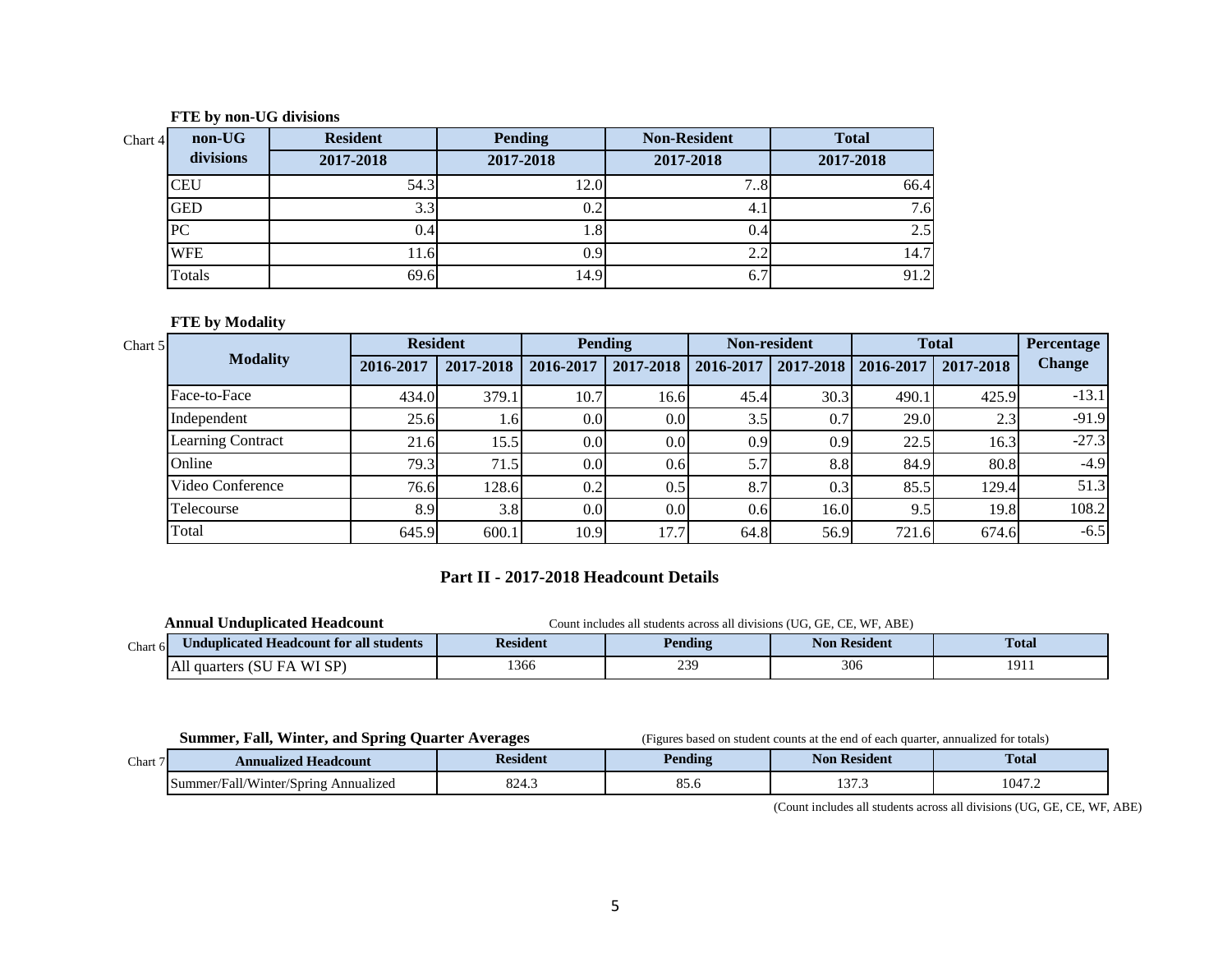| <b>Modality</b>          | <b>Resident</b>  |            |                  | <b>Pending</b>   |                  | Non-resident     | <b>Total</b>     |            |  |
|--------------------------|------------------|------------|------------------|------------------|------------------|------------------|------------------|------------|--|
|                          | <b>Headcount</b> | <b>FTE</b> | <b>Headcount</b> | <b>FTE</b>       | <b>Headcount</b> | <b>FTE</b>       | <b>Headcount</b> | <b>FTE</b> |  |
| Face-to-Face             | 1347             | 379.1      | 239              | 16.6             | 274              | 30.3             | 1860             | 425.9      |  |
| Independent              | 33               | 1.61       |                  | 0.0              |                  | 0.7              | 39               | 2.3        |  |
| <b>Learning Contract</b> | 79               | 15.5       |                  | 0.0 <sub>l</sub> |                  | 0.9 <sup>°</sup> | 86               | 16.3       |  |
| Online                   | 325              | 71.5       |                  | 0.6              | 31               | 8.8              | 359              | 80.8       |  |
| Telecourse               | 27 <sub>l</sub>  | 3.8        |                  | 0.0              |                  | 0.3              | <b>29</b>        | 4.0        |  |
| Video Conference         | 425              | 128.6      |                  | 0.5              | 53               | 16.0             | 483              | 145.1      |  |
| Total                    | 2236             | 600.1      | 247              | 17.7             | 373              | 56.9             | 2856             | 674.6      |  |

Chart 8 **Duplicated Headcount by Modality & FTE**

## **Student Characteristics – 2017-2018**

| chart 9 Headcount by Ethnicity          | <b>Resident</b> | <b>Pending</b> | <b>Non-Resident</b> |                  | <b>TOTAL</b>  |
|-----------------------------------------|-----------------|----------------|---------------------|------------------|---------------|
|                                         |                 |                |                     | <b>Headcount</b> | $\frac{6}{6}$ |
| (5) Native American                     | 1262            | 205            | 136                 | 1603             | 83.9%         |
| (1) White/Caucasian                     |                 | ◠              | 79                  | 81               | 4.2%          |
| (2) Black/African American              |                 |                |                     |                  | 0.3%          |
| (3) Hispanic/Latino                     | 38              | ◠              | 21                  | 61               | 3.2%          |
| $(4)$ Asian                             |                 |                |                     |                  | 0.2%          |
| (6) Unknown/Not Reported                | 10              | 15             | 49                  | 74               | 3.9%          |
| (8) Native Hawaiian/Pacific<br>Islander |                 | $\Omega$       |                     |                  | 0.5%          |
| (9) Two or more races                   | 62              |                | n                   | 72               | 3.8%          |
| Non-resident/Alien                      |                 | $\Omega$       |                     |                  | 0.2%          |
| Totals                                  | 1377            | 229            | 305                 | 1911             | 99.8%         |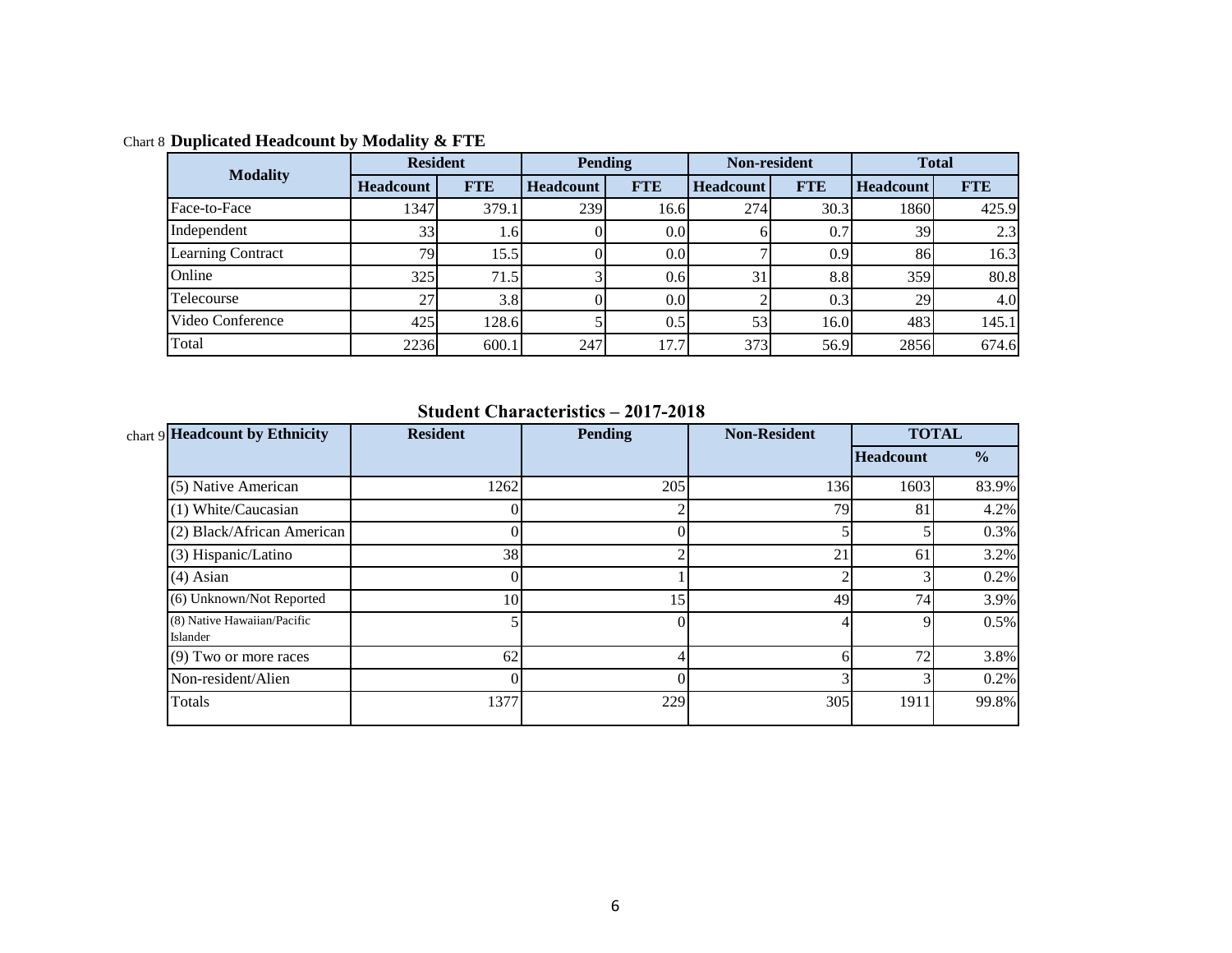| <b>Headcount by Age</b> | <b>Resident</b> | <b>Pending</b> | Non-<br><b>Resident</b> | <b>TOTAL</b> |               | Chart 11 | Headcount<br>by Gender  |
|-------------------------|-----------------|----------------|-------------------------|--------------|---------------|----------|-------------------------|
|                         |                 |                |                         | Headcount    | $\frac{0}{0}$ |          |                         |
| Under 16                |                 | 14             |                         | 18           | 0.9%          |          | Male                    |
| 16-18                   | 61              | 50             | 21                      | 132          | 6.9%          |          | Female                  |
| 19-21                   | 156             | 20             | 25                      | 201          | 10.5%         |          | Unknown/Not<br>Reported |
| $22 - 25$               | 159             | 15             | 32                      | 206          | 10.8%         |          | Totals                  |
| 26-29                   | 155             | 9              | 21                      | 185          | 9.7%          |          |                         |
| 30-39                   | 299             | 22             | 56                      | 377          | 19.7%         |          |                         |
| 40-49                   | 200             | 23             | 43                      | 266          | 13.9%         |          |                         |
| 50-59                   | 142             | 24             | 51                      | 217          | 11.4%         |          |                         |
| $60+$                   | 194             | 59             | 45                      | 298          | 15.6%         |          |                         |
| Unknown/<br>NotReported | $\Omega$        | 3              | 8                       | 11           | 0.6%          |          |                         |
| Totals                  | 1366            | 239            | 306                     | 1911         | 100.0%        |          |                         |

Chart 10

|     | <b>Pending</b> | Non-<br><b>Resident</b> | <b>TOTAL</b>     |               | <b>Headcount</b><br>Chart 11 by Gender | <b>Resident</b> | <b>Pending</b> | Non-<br><b>Resident</b> | <b>TOTAL</b>     |               |
|-----|----------------|-------------------------|------------------|---------------|----------------------------------------|-----------------|----------------|-------------------------|------------------|---------------|
|     |                |                         | <b>Headcount</b> | $\frac{0}{2}$ |                                        |                 |                |                         | <b>Headcount</b> | $\frac{0}{0}$ |
|     |                |                         | 18               | 0.9%          | Male                                   | 403             |                | 94                      | 569              | 29.8%         |
| 61  | 50             | 21                      | 132              | 6.9%          | Female                                 | 973             | 157            | 201                     | 1331             | 69.6%         |
| 156 | <b>20</b>      | 25                      | 201              | 10.5%         | Unknown/Not<br>Reported                |                 |                |                         |                  | 0.6%          |
| 159 |                | 32                      | 206              | 10.8%         | Totals                                 | 1376            | 229            | 306                     | 1911             | 100.0%        |

| <b>Headcount by</b><br>Chart $12$ |             | <b>Resident</b> |             | <b>Pending</b> |             | <b>Non-Resident</b> |             | <b>TOTAL</b>  |               |               |  |
|-----------------------------------|-------------|-----------------|-------------|----------------|-------------|---------------------|-------------|---------------|---------------|---------------|--|
| <b>Age/Gender</b>                 | <b>Male</b> | <b>Female</b>   | <b>Male</b> | Female         | <b>Male</b> | Female              | <b>Male</b> | $\frac{6}{9}$ | <b>Female</b> | $\frac{1}{2}$ |  |
| Under 16                          | $\Omega$    |                 |             | ۵ı             |             |                     |             | 0.9%          | 13            | 1.0%          |  |
| $16-18$                           | 23          | 39              | 20          | 29             | 8           | 13                  | 51          | 9.0%          | 81            | 6.1%          |  |
| 19-21                             | 68          | 89              | 8           | 11             | 10          | 14                  | 86          | 15.1%         | 114           | 8.6%          |  |
| 22-25                             | 50          | 109             | 61          | Q              | 12          | 20                  | 68          | 12.0%         | 138           | 10.4%         |  |
| 26-29                             | 52          | 103             | ◠           |                | Q           | 12                  | 63          | 11.1%         | 122           | 9.2%          |  |
| 30-39                             | 85          | 215             | 61          | 15             | 18          | 38                  | 109         | 19.2%         | 268           | 20.1%         |  |
| 40-49                             | 64          | 139             |             | 15             | 8           | 34                  | 77          | 13.5%         | 188           | 14.1%         |  |
| 50-59                             | 29          | 113             |             | 19             | 15          | 33                  | 49          | 8.6%          | 165           | 12.4%         |  |
| $60+$                             | 32          | 166             | 14          | 41             | 12          | 32                  | 58          | 10.2%         | 239           | 18.0%         |  |
| Unknown                           | 0           |                 |             | ◠              | ◠           |                     |             | 0.5%          |               | 0.2%          |  |
| Totals                            | 403         | 973             | 72          | 157            | 94          | 201                 | 569         | 100.0%        | 1331          | 100.0%        |  |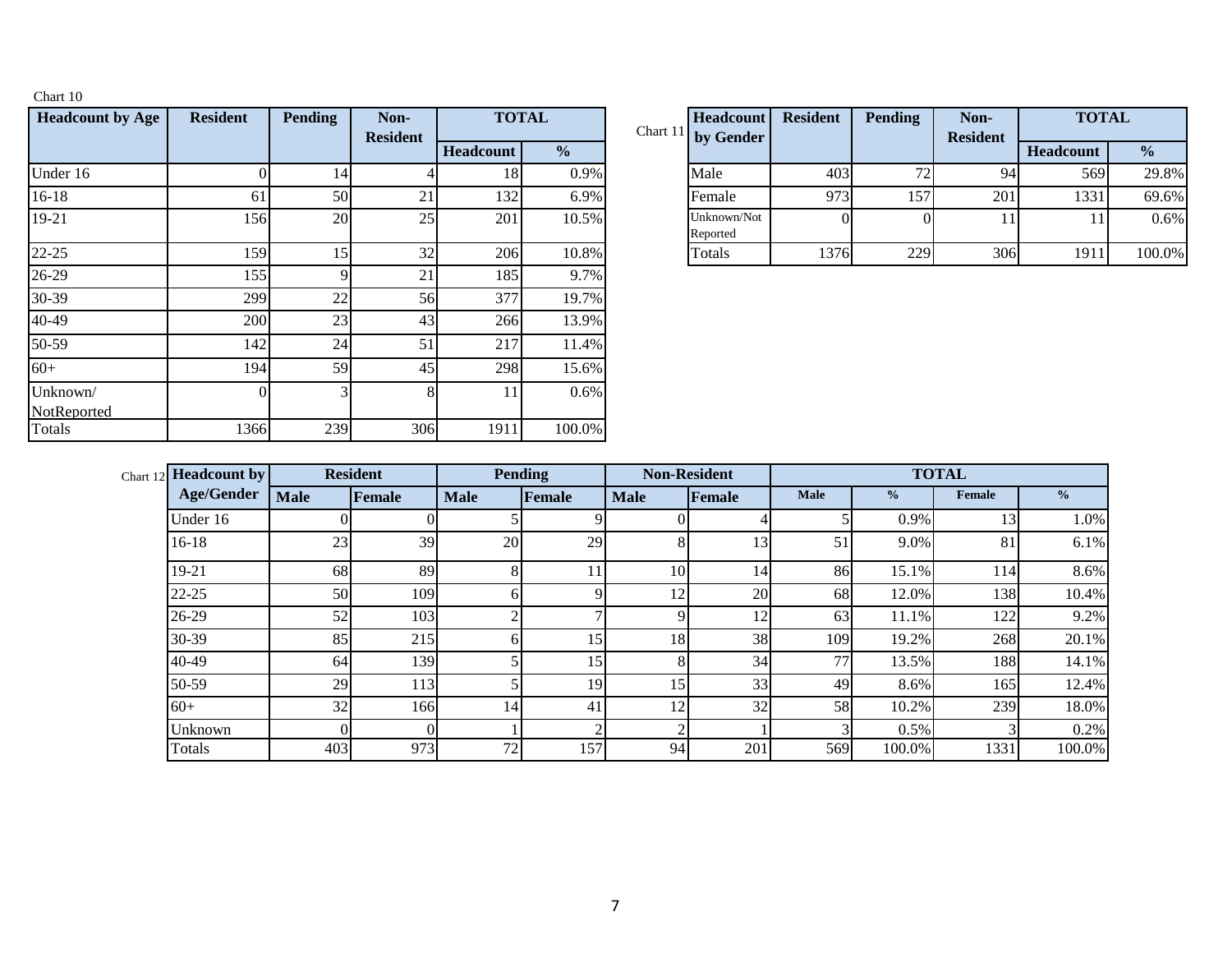

#### **Headcount by Credit** (UG)

| Chart $13$ | <b>Credit ranges</b> | <b>Resident</b> | <b>Pending</b> | <b>Non-Resident</b> | <b>Total</b>     |               |
|------------|----------------------|-----------------|----------------|---------------------|------------------|---------------|
|            |                      |                 |                |                     | <b>Headcount</b> | $\frac{1}{2}$ |
|            | 12 Credits and Above | 248             |                | $\overline{1}$      | 260              | 30.9%         |
|            | 6-11 credits         | 157             |                | 161                 | 174              | 20.7%         |
|            | 5 or Less credits    | 344             | 10I            | 54                  | 408              | 48.5%         |
|            | Totals               | 749             |                | 82                  | 842              | 100.0%        |

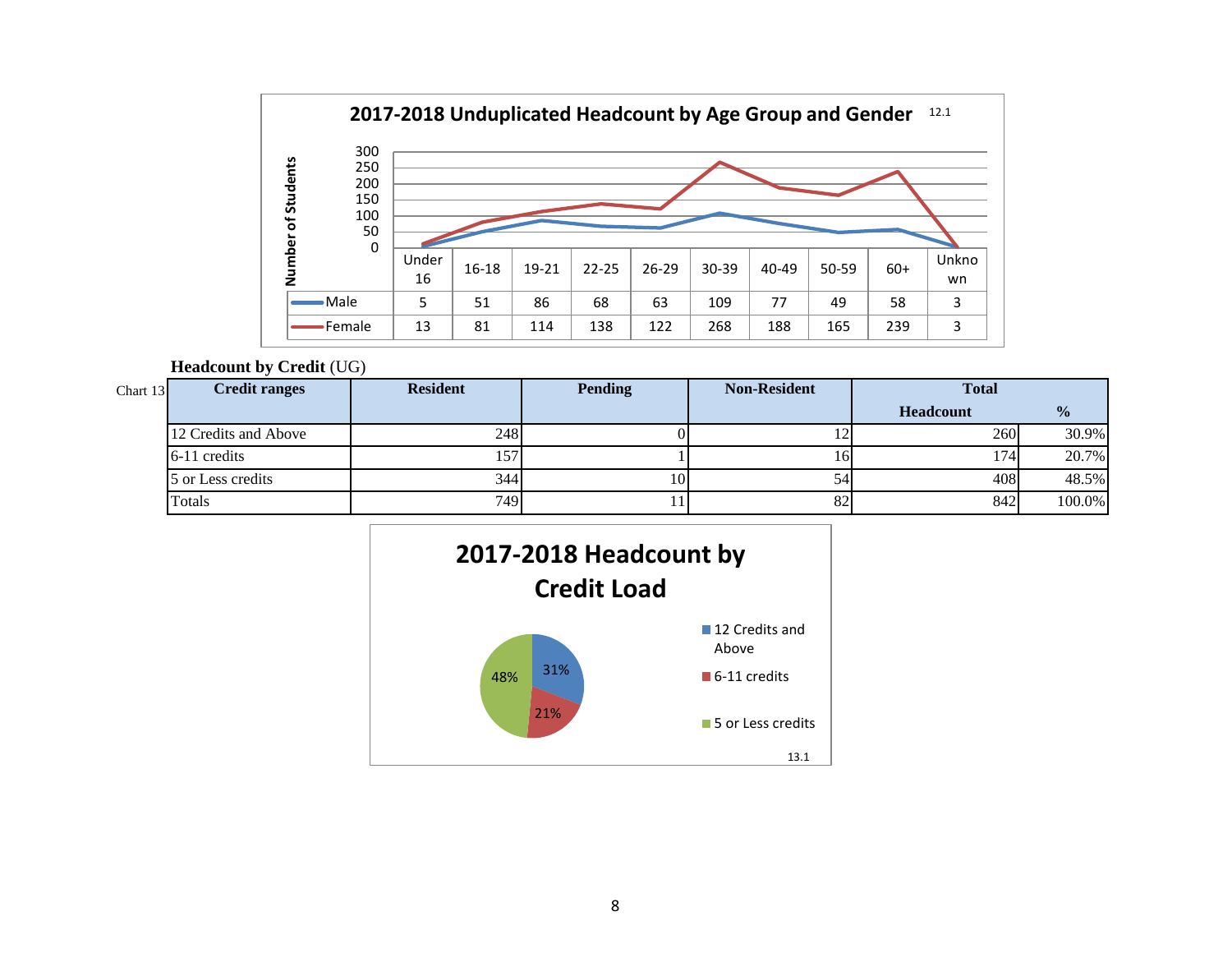| <b>Location codes</b><br>Chart $14$ | <b>Resident</b> | Pending | <b>Non-Resident</b> | <b>TOTAL</b>     |            |
|-------------------------------------|-----------------|---------|---------------------|------------------|------------|
|                                     |                 |         |                     | <b>Headcount</b> | $\%$ of HC |
| <b>Independent Learning</b>         | 142             |         | 33                  | 177              | 8.2%       |
| Lummi                               | 824             | 191     | 187                 | 1202             | 55.9%      |
| Muckleshoot                         | 95              |         |                     | 107              | 5.0%       |
| Nez Perce                           | 127             | 38      | 20                  | 185              | 8.6%       |
| Nisqually                           | 109             |         |                     | 113              | 5.25%      |
| Other                               | 33              |         | 45                  | 87               | 4.0%       |
| Port Gamble                         | 89              |         | 10 <sup> </sup>     | 106              | 4.9%       |
| Swinomish                           | 53              |         | ا 5                 | 72               | 3.3%       |
| Tulalip                             | 89              |         | 10                  | 103              | 4.8%       |
| Totals                              | 1561            | 261     | 330                 | 2152             | 100.0%     |

**Headcount by location code** (all student levels: UG, CEU, PC, WF)

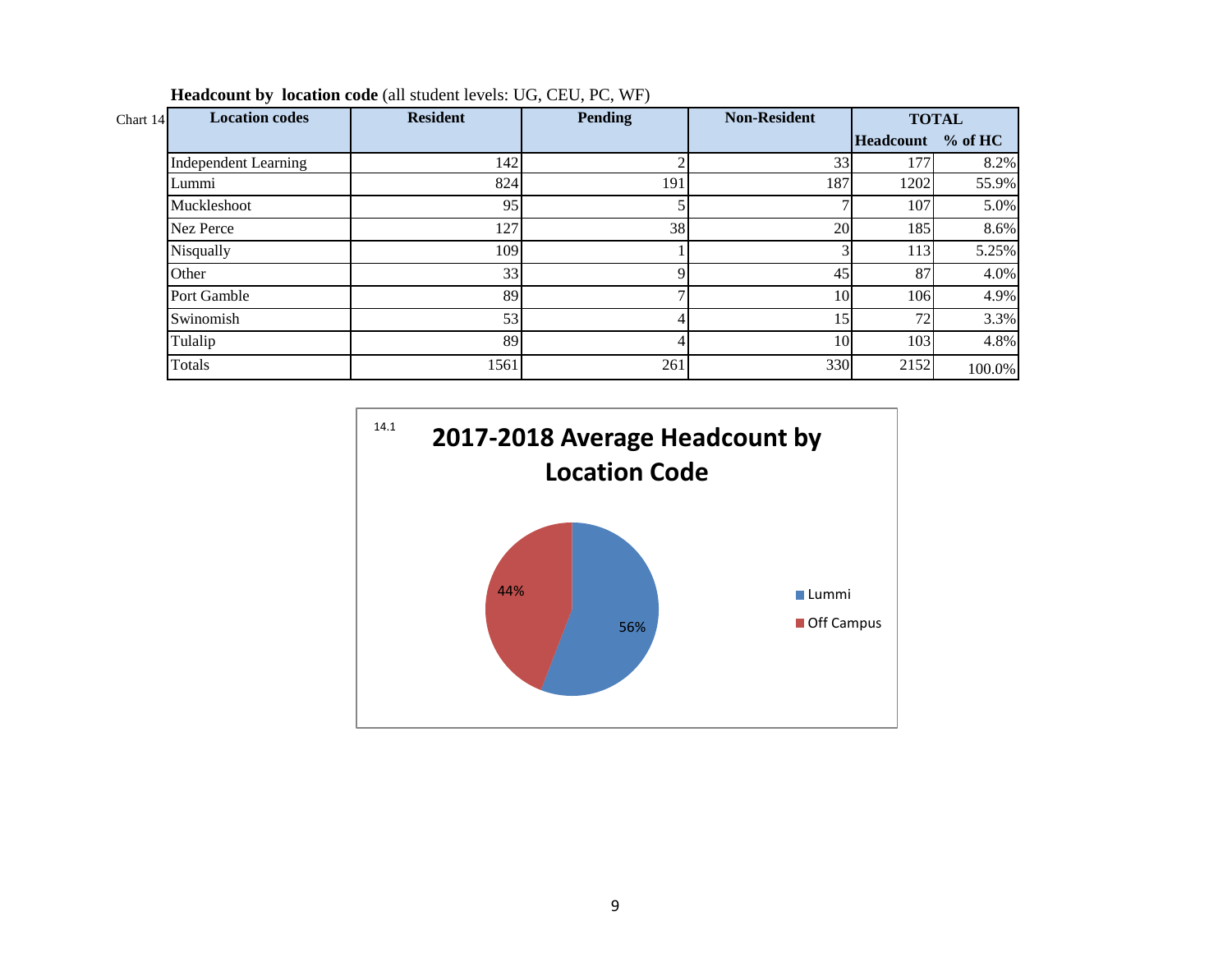| <b>Chart 15 Unduplicated Headcount</b> | <b>Resident</b> | <b>Pending</b> | <b>Non-Resident</b> | <b>TOTAL</b>     |               |  |
|----------------------------------------|-----------------|----------------|---------------------|------------------|---------------|--|
| by Student Type                        |                 |                |                     | <b>Headcount</b> | $\frac{0}{0}$ |  |
| <b>Program of Study Students</b>       | 880             |                |                     | 960              | 50.2%         |  |
| Non Program Students                   | 497             | 2201           | 234                 | 951              | 49.8%         |  |
| Totals                                 | 1377            | 229            | 305                 | 1911             | 100.0%        |  |

## **Program of Study Headcount**

| Chart 16 | <b>Programs of study</b>  | <b>Resident</b> | <b>Pending</b> | <b>Non-Resident</b> | <b>TOTAL</b>     |               |
|----------|---------------------------|-----------------|----------------|---------------------|------------------|---------------|
|          |                           |                 |                |                     | <b>Headcount</b> | $\frac{6}{6}$ |
|          | Bachelor of Science-NES   | 95              |                |                     | 101              | 10.5%         |
|          | Bachelor of Arts-CARE     | 36              |                |                     | 40               | 4.2%          |
|          | Bachelor of Arts-NSL      | 59              |                |                     | 61               | 6.4%          |
|          | Bachelor of Arts-TGBM     | 148             |                |                     | 159              | 16.6%         |
|          | <b>Associate Transfer</b> | 458             |                | 39                  | 501              | 52.2%         |
|          | Associate Technical (ATA) | 62              |                |                     |                  | 7.4%          |
|          | Certificate/Award of      | 22              |                |                     | 27               | 2.8%          |
|          | Total                     | 880             |                | 71                  | 960              | 100.0%        |